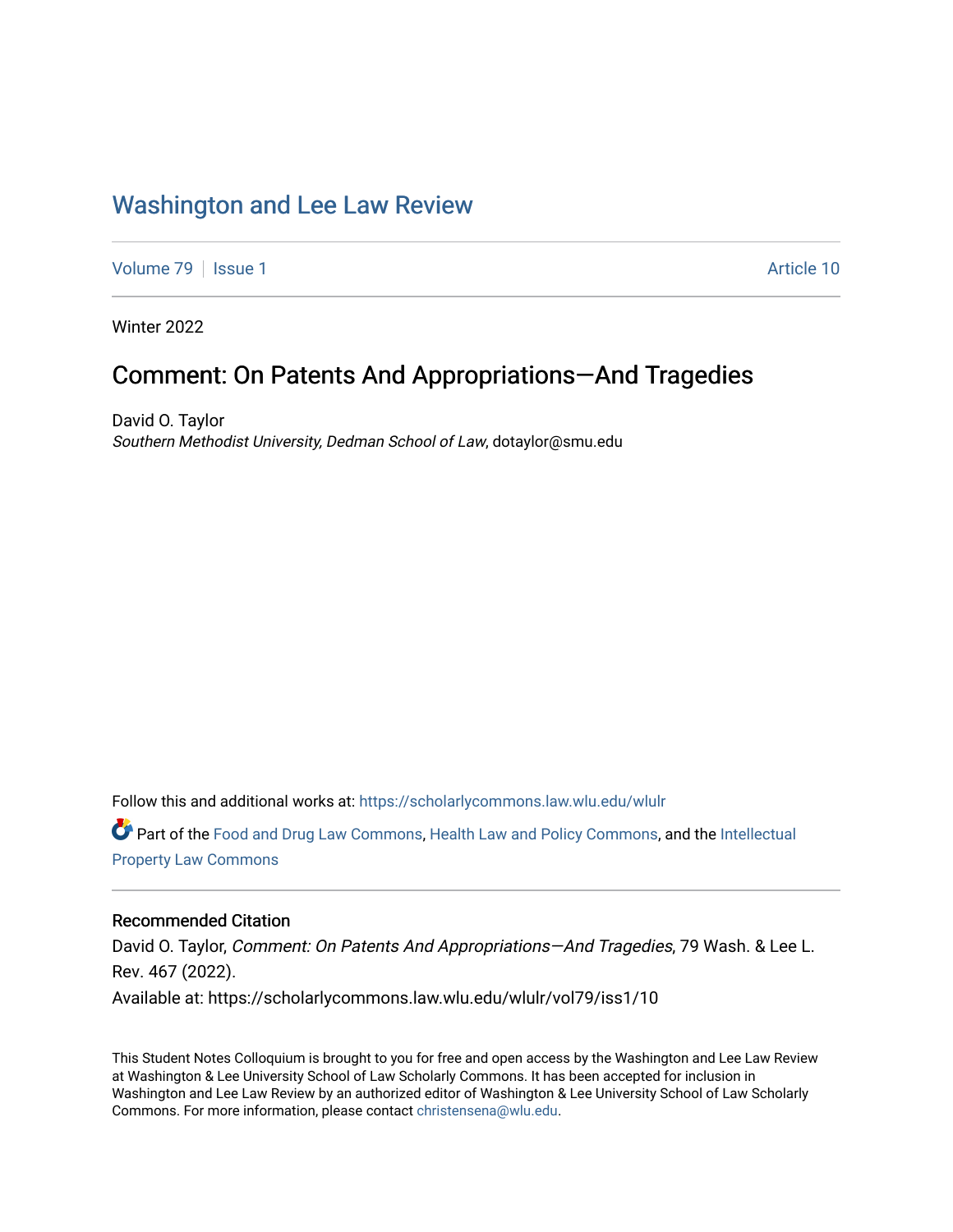# Comment: On Patents And Appropriations—And Tragedies

David O. Taylor\*

*Table of Contents* 

| I. PRIVATE INVESTMENT AND THE PATENT SYSTEM 468 |
|-------------------------------------------------|
| II. PUBLIC INVESTMENT: TAXATION AND             |
|                                                 |
|                                                 |

I write to provide a few remarks concerning Sasha Hoyt's illuminating work published in the pages of this journal. In it, Hoyt addresses the impact of the Supreme Court's patent eligibility decisions on private investment in the development of medical diagnostic technologies.1 As an initial matter, I want to congratulate Hoyt for tackling an important topic. As Hoyt discusses, medical diagnostic technologies enable the diagnosis of diseases and other medical conditions such as genetic disorders, and early and accurate diagnosis may lead to early treatments and, ultimately, at least in some cases, saved lives.2 But the creation of medical diagnostic technologies often comes at great cost,3 and so a relevant question thus becomes how to

467

<sup>\*</sup> Professor of Law and Director of the Tsai Center for Law, Science and Innovation, SMU Dedman School of Law; J.D., 2003, Harvard Law School; B.S., 1999, Texas A&M University.

 <sup>1.</sup> Sasha Hoyt, Note, *The Impact of Uncertainty Regarding Patent Eligible Subject Matter for Investment in U.S. Medical Diagnostic Technologies*, 79 WASH. & LEE L. REV. 393 (2021).

<sup>2</sup>*. Id.* at 402.

<sup>3</sup>*. Id.* at 402–03.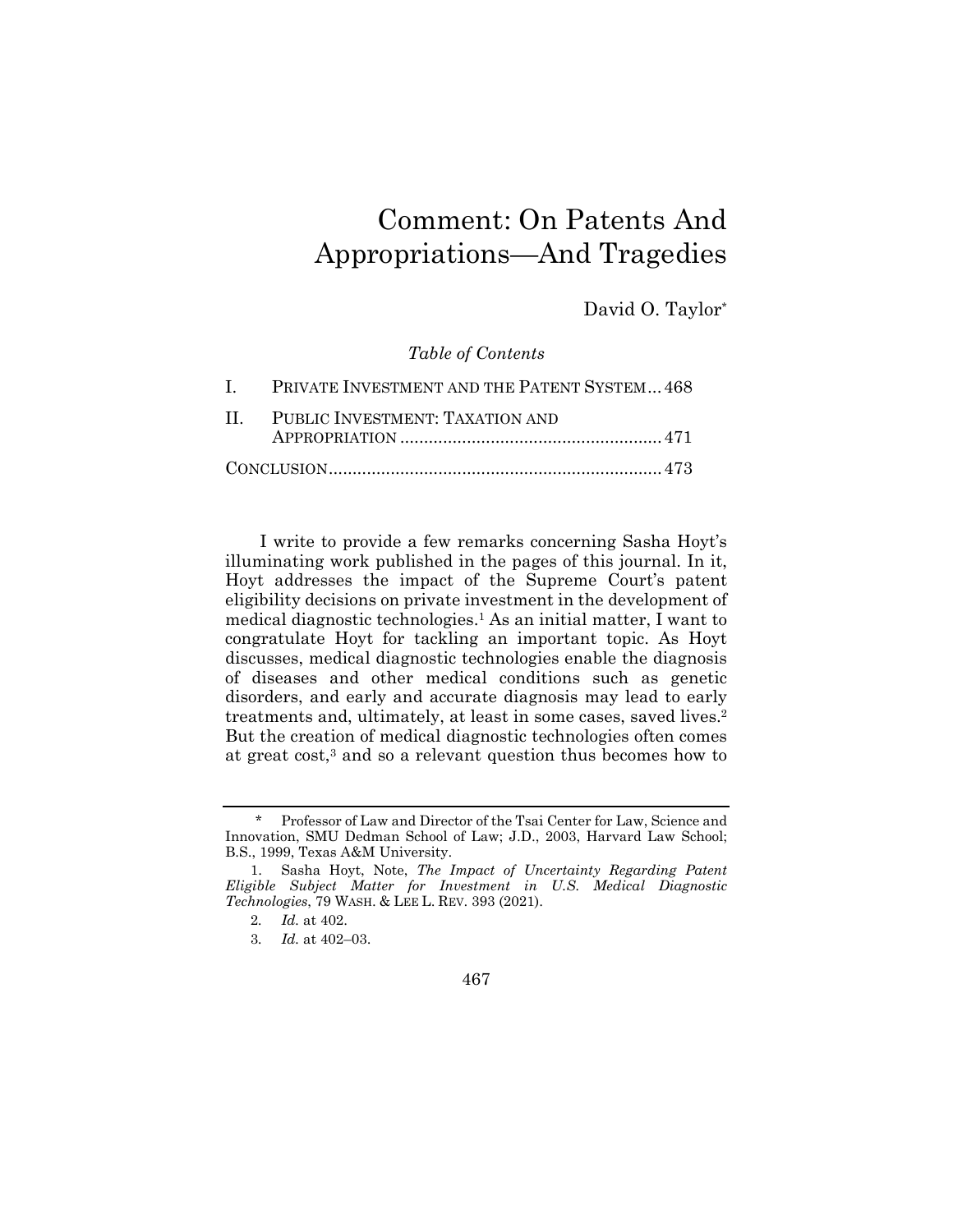fund the underlying work required to create these technologies. The two options up for consideration, broadly speaking, are private and public investment. Hoyt addresses the former by collecting and analyzing data to determine the role of utility patents—and in particular patent eligibility law—in supporting private investment.4 Given her analysis and conclusions, here I highlight the latter option, public investment.

### I. PRIVATE INVESTMENT AND THE PATENT SYSTEM

One of the many geniuses of the United States Constitution is that it authorizes Congress not only to "lay and collect Taxes"5 and "provide for the...general Welfare of the United States"6—which surely authorizes Congress to spend tax monies on the development of technologies—but also to "promote the Progress of ... useful Arts, by securing for limited Times to . . . Inventors the exclusive Right to their . . . Discoveries."7 In short, the federal government may not only invest directly in technological development—so-called *public* investment—but it may also create legal rights to incentivize or reward *private* investment in technological development. As it turns out, the federal government has done both. It spends money on research and development of technologies, for example through grants controlled by the National Institute of Health.8 But also, since practically the beginning, it has encouraged private investment in research and development of technologies through the use of a utility patent system. Indeed, in 1790 Congress and President Washington enacted the first utility patent law, exercising their authority under the Constitution to create this law to reward inventors for their discoveries.9

But the Supreme Court has recently taken a narrow view of the Constitution's authorization of laws granting the "exclusive

<sup>4</sup>*. Id.* at 437–39.

 <sup>5.</sup> U.S. CONST. art. I, § 8, cl. 1.

<sup>6</sup>*. Id.*

<sup>7</sup>*. Id.* art. I, § 8, cl. 8.

<sup>8</sup>*. See generally* Peter L. Singer, *Federally Supported Innovations: 22 Examples of Major Technology Advances That Stem from Federal Research Support*, INFO. TECH. & INNOVATION FOUND. (2014), https://perma.cc/6CH9- 7WSQ (PDF).

<sup>9.</sup> Patent Act of 1790, ch. 7, 1 Stat. 109, 109-112.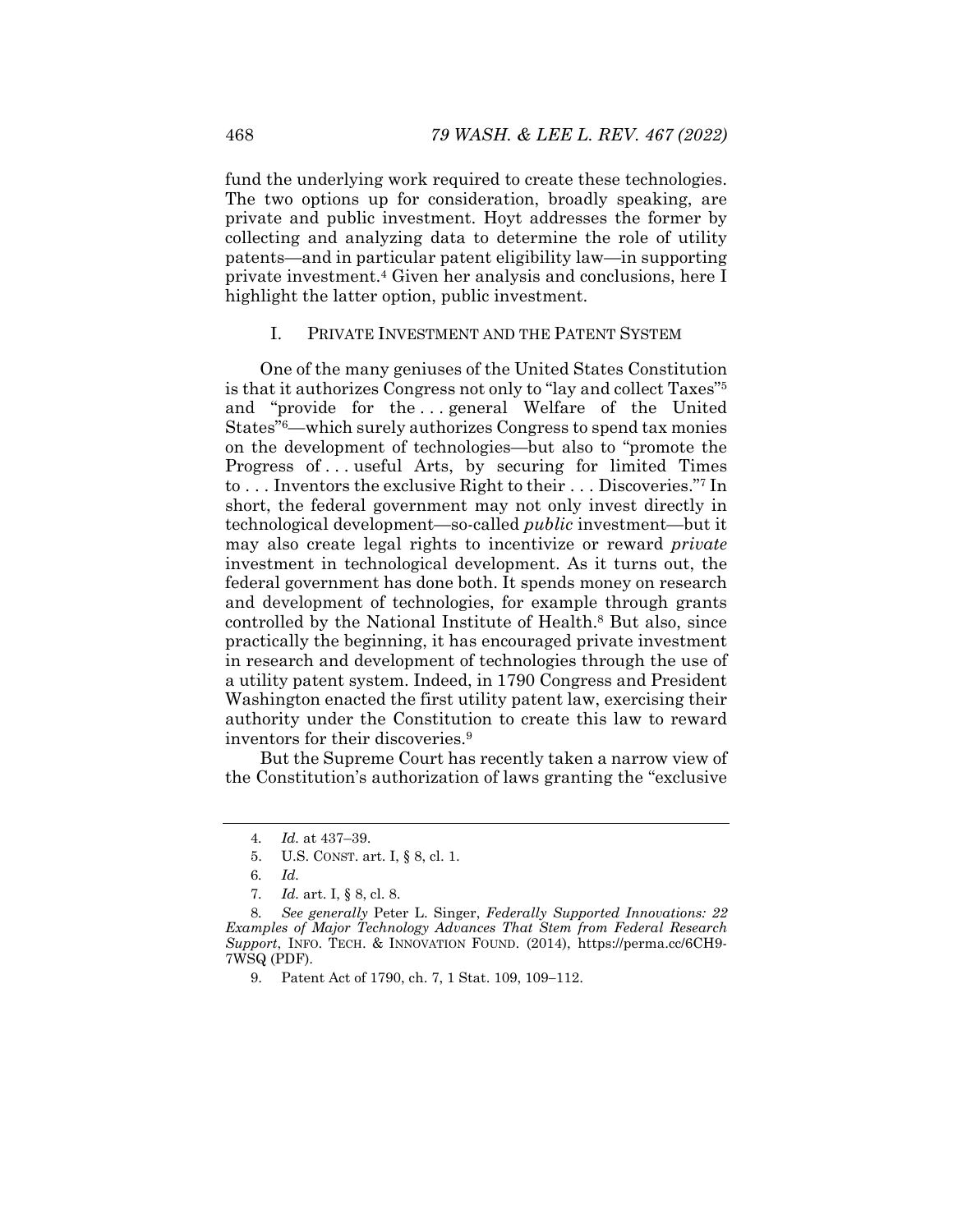right" to "discoveries."10 Professor Jeff Lefstin has demonstrated that, historically, the Supreme Court understood that any practical use of a newly discovered law of nature or physical phenomenon may be patented.11 But in 2012, the Supreme Court—without apparently understanding it was doing so—dramatically changed the law.12 In *Mayo Collaborative Services v. Prometheus Laboratories*,13 Justice Breyer ruled on behalf of the Court that something "significantly more" would be required—not a "practical" use of a newly discovered law of nature or physical phenomenon, but instead an "inventive" use of the newly discovered law of nature or physical phenomenon.14 The Court later explained that the inquiry requires searching the claims of a patent application or patent, not for a useful application of a discovery (the traditional test), but instead for that elusive something it calls an "inventive concept."15 Thus, where we currently sit, a claim describing a useful application of law of nature or natural phenomenon is not eligible for patenting unless it includes an "inventive concept."

One of the many problems with the Court's holding—besides changing the law dramatically without even understanding it was doing so—is that no one really knows what more is needed to make a discovery eligible for patenting.16 No one has a clear idea of what qualifies as an inventive application of a law of nature or physical phenomenon.17 I certainly view this as problematic. Indeed, to spur investment in technological development one might imagine it particularly helpful for the law to draw lines clearly delineating subject matter eligible for patenting from subject matter ineligible for patenting.

15*. Alice*, 573 U.S. at 217.

16*. See* Taylor, *Confusing Patent Eligibility*, *supra* note 12, at 222–23.

17*. Id.*

<sup>10</sup>*. See* Mayo Collaborative Servs. v. Prometheus Lab'ys, Inc., 566 U.S. 66, 72–73 (2012).

<sup>11</sup>*. See generally* Jeffrey A. Lefstin, *Inventive Application: A History*, 67 FLA. L. REV. 565 (2015).

<sup>12</sup>*. Mayo*, 566 U.S. at 72–73; *see* David O. Taylor, *Confusing Patent Eligibility*, 84 TENN. L. REV. 157, 181–82 (2016) [hereinafter Taylor, *Confusing Patent Eligibility*] (highlighting the *Mayo* Court's misunderstanding of patent law).

 <sup>13. 566</sup> U.S. 66 (2012).

<sup>14</sup>*. Id.* at 72, 92; *see also* Alice Corp. v. CLS Bank Int'l, 573 U.S. 208, 217 (2014) (characterizing the inventive concept from *Mayo* as "something more").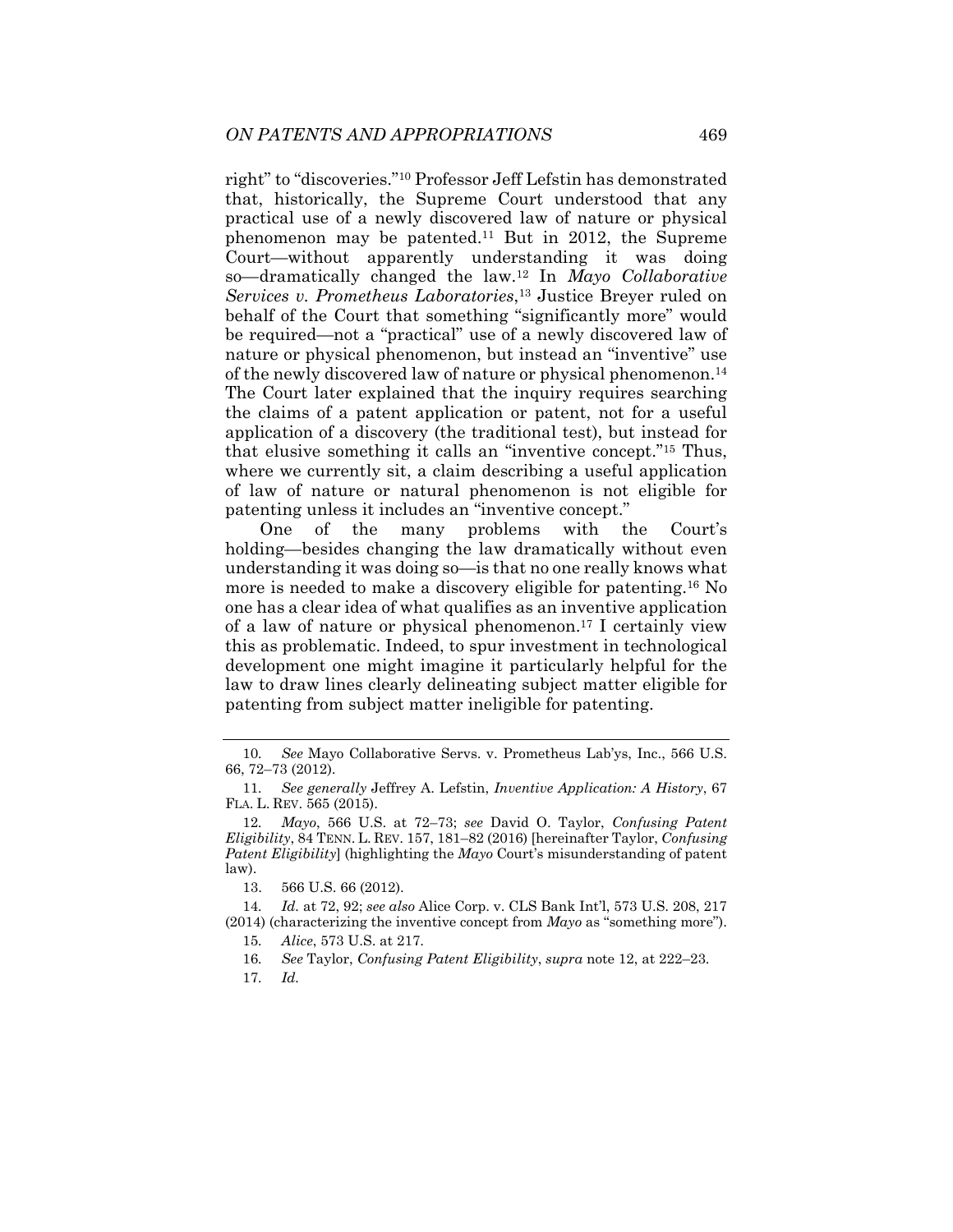In my own research, therefore, I sought to find data to analyze how this significant change in the law impacted investors in technological development. I conducted a survey of venture capital and private equity investors and found the impact of the Supreme Court's change in the law in the attitude of investors.18 In my survey, venture capital and private equity investors reported that the Supreme Court's decisions reduced the likelihood that their firms would invest in pharmaceutical, medical device, and biotechnological development.19 For example, they reported they would shift investment out of these areas into other areas like computer hardware and energy.20

My survey generated significant interest, in part, I believe, because it presented data rather than opinions or suppositions regarding the impact of the Supreme Court's change in patent eligibility law.21 In fact, as a result of my survey, I was asked to testify (and did testify) before the Intellectual Property Subcommittee of United States Senate's Committee on the Judiciary.22 In his opening remarks, one of the Senators who convened the hearing even quoted the results of my study.23

But in my report on my study, I expressly recognized that *revealed* preferences are more important than *expressed* preferences.24 That is, people may say (or bluster) that they will do something in the future, but when it comes time to take action, they may falter and do something other than what they predicted they would do. I said, "Future work may be able to confirm these negative effects, for example by exploring revealed preferences through actual investment behaviors of venture capital and private equity investors."25 That is why Hoyt's study is so important and revealing. Consistent with my

25*. Id.* at 2094.

 <sup>18.</sup> David O. Taylor, *Patent Eligibility and Investment*, 41 CARDOZO L. REV. 2019, 2042–85 (2020) [hereinafter Taylor, *Patent Eligibility*].

<sup>19</sup>*. Id.* at 2066.

<sup>20</sup>*. Id.* at 2075.

<sup>21</sup>*. Id.* at 2042–85.

<sup>22</sup>*. The State of Patent Eligibility in America: Part I: Hearing Before the Subcomm. on Intell. Prop. of the S. Comm. on the Judiciary*, 116th Cong. 1:16:25–1:20:40 (2019) (testimony of David O. Taylor), https://perma.cc/TS3Z-2BE8.

<sup>23</sup>*. Id.* 14:55–15:15 (statement of Senator Coons).

 <sup>24.</sup> Taylor, *Patent Eligibility*, *supra* note 18, at 2090.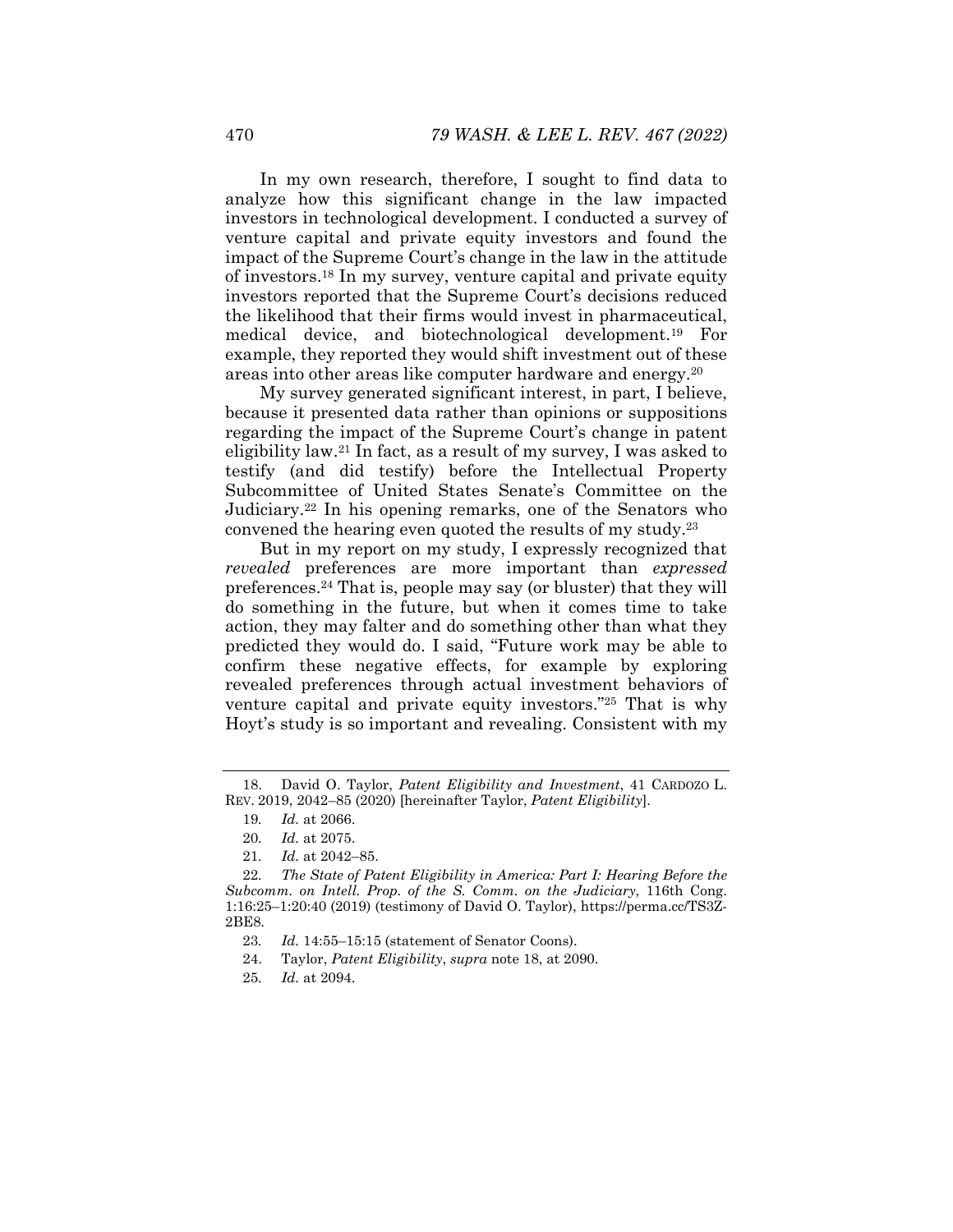survey, her difference-and-difference method of analysis of actual investment data shows that investors, indeed, as a result of the Supreme Court's change in the law, *changed* their investment behavior, and, in particular, reduced investment in the development of medical diagnostic technologies.26

Critics of my work—typically those paid by companies who benefit from the elimination or weakening of patent protection over new technologies—criticized my survey by pointing out that investments in technological development actually increased after the Supreme Court's decisions. My response has always been consistent with logic: "just imagine *how much more* those investments would have increased had the Supreme Court not changed patent eligibility law so dramatically to reduce the likelihood of eligibility." Indeed, Hoyt's work confirms that, while venture capital investments in diagnostic technological development may have increased over time, there would have been even more venture capital investment in this area had the Supreme Court not changed the law of patent eligibility.27 This is a significant finding. Patents matter, and, more specifically, patent eligibility matters, with respect to venture capital investment in the development of medical diagnostic technologies.

### II. PUBLIC INVESTMENT: TAXATION AND APPROPRIATION

And now, recognizing the fact that the Supreme Court's alteration of patent eligibility law reduced venture capital investment in the development of medical diagnostic technologies, I want to return to where I started. Hoyt's finding highlights only that the Supreme Court's change in patent law reduced *private* investments that otherwise would have occurred. But an alternate avenue for investment in technological development, as I mentioned, is *public* investment—the tax and appropriations mechanisms of our federal government. Hoyt's research, at a minimum, raises two responsive questions: Have Congress and the President stepped in to fill the gap left by diminished private investment in diagnostics? And, whether they have or not, should they? Hoyt's

 <sup>26.</sup> Hoyt, *supra* note 1, at 441–42.

 <sup>27.</sup> Hoyt, *supra* note 1, at 436–42.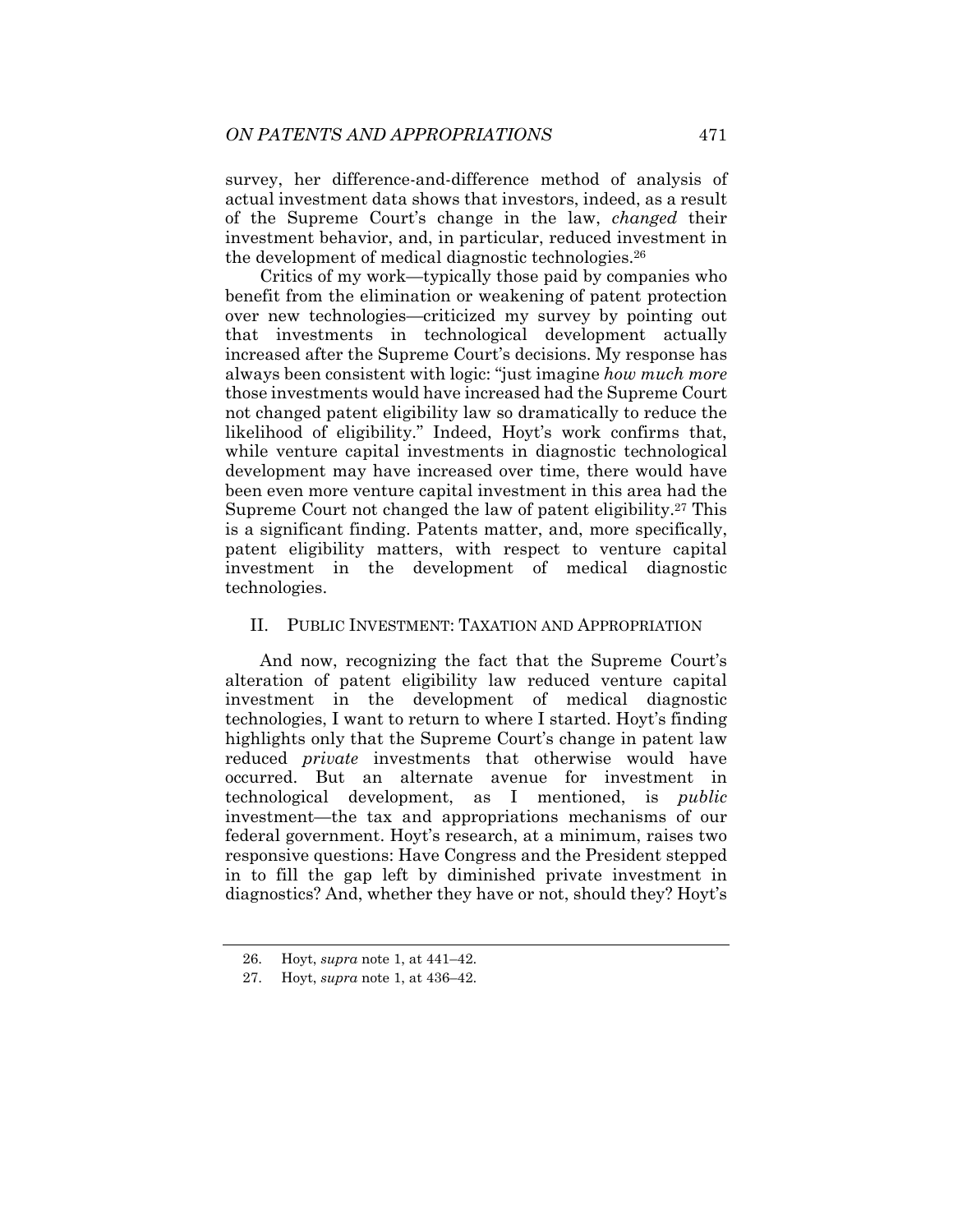Note does not explore these questions, but I believe they deserve consideration given her research.

But Hoyt's research also raises broader, more fundamental questions concerning investment in research and development generally. In particular, what is the optimal level of investment in technological development? And how should the optimal level be determined? More investment, of course, cannot always be better. At some point, public and private monies would be more effective at benefiting society when spent on other endeavors. I am confident in predicting that no one would argue the United States government should spend all tax dollars developing one type of technology. Likewise, it is unlikely any private investor would invest only in the development of one type of technology that would be too risky. And beyond the obvious self-interested reasons constraining the actions of private investors, society would not benefit if everyone invested in the development of the same few technologies.

But these questions and considerations merely highlight another of the ingenious aspects of the patent system envisioned by the Constitution. Rather than authorize a central manager (i.e., the government) to decide how much money to invest in technological development—with all the lobbying, back room deals, and impossibility of making perfect decisions—the patent system leaves it to private investors, spurred by the availability of property rights on the fruits of their investments, to decide which technologies to invest in and at what level. In short, the patent system creates a market in technology by creating the necessary, underlying property rights that may be bought and sold in that market. And investors compete with one another in this market, picking and choosing inventors who they believe will provide the greatest return on their investments. This is the system Congresses- and Presidents-past adopted, again beginning in 1790.

But it is not the modern Supreme Court's apparent policy preference, at least with respect to what the Court deems "the underlying 'building-block' concern."28 Ignoring (or more likely, simply not realizing) the Supreme Court's own historical precedent distinguishing claims to natural laws (which have

 <sup>28.</sup> Mayo Collaborative Servs. v. Prometheus Lab'ys, Inc., 566 U.S. 66, 89 (2012).